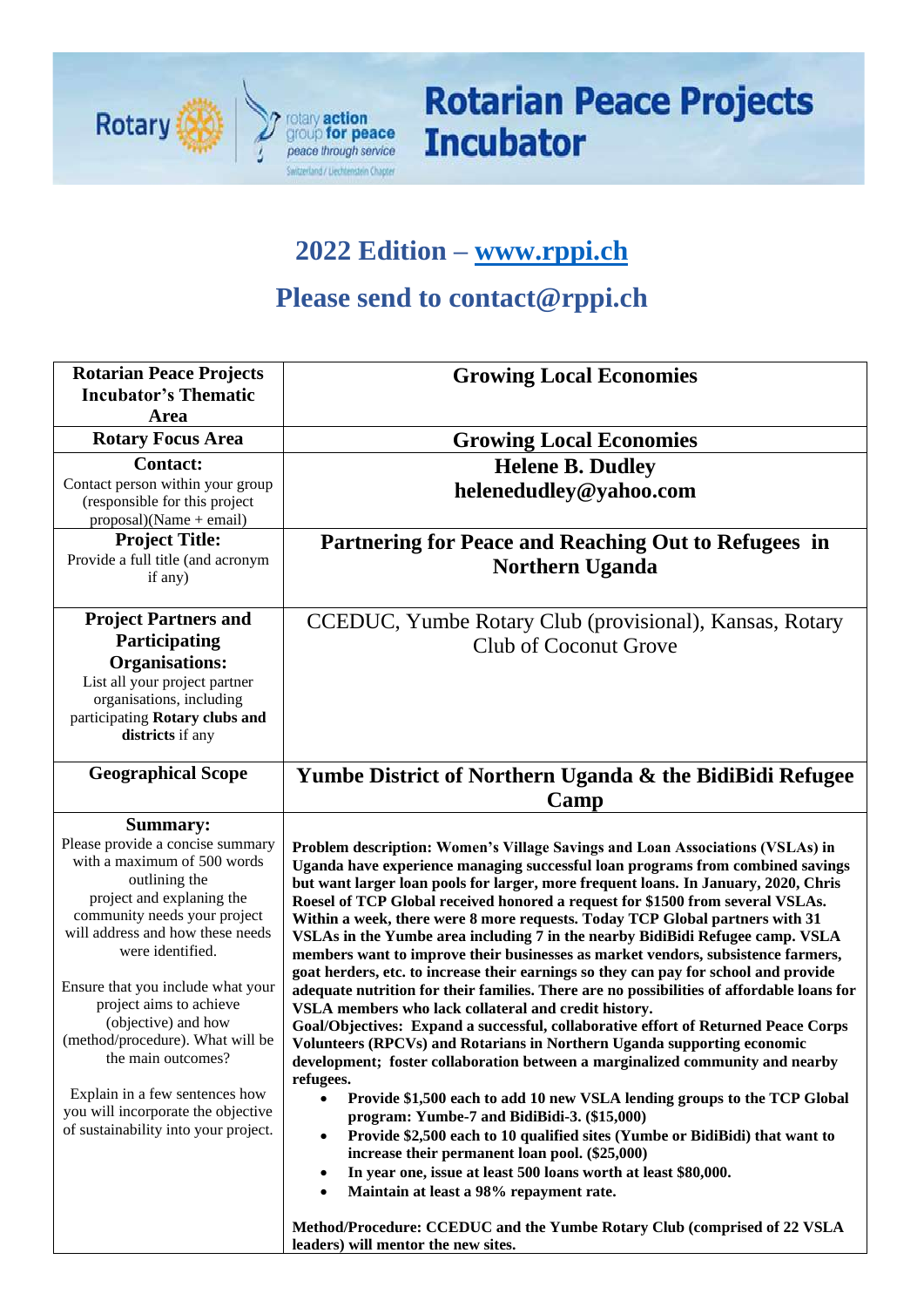|                                                                                                                      | VSLAs are already sustainable and working successfully for at least one year before<br>they parnter with TCP Global. Each VSLA has three elected leaders: president,<br>secretary and treasure, who conduct transactions in the open for full transparency.<br>With the added loan funds through this project, they will continue to be sustainable,<br>but now with a larger loan pool to support the larger and more frequent loans they<br>want.<br>Since VSLAs typically lack bank accounts and internet access, they cannot work<br>directly with TCP Global. Care Community Education Center (CCEDUC) in Yumbe<br>serves as their fiscal agent. CCEDUC receives funds sent by TCP Global (or Rotary)<br>and distributes 100% of those funds to the VSLA to use 100% for micro-loans. As |
|----------------------------------------------------------------------------------------------------------------------|-----------------------------------------------------------------------------------------------------------------------------------------------------------------------------------------------------------------------------------------------------------------------------------------------------------------------------------------------------------------------------------------------------------------------------------------------------------------------------------------------------------------------------------------------------------------------------------------------------------------------------------------------------------------------------------------------------------------------------------------------------------------------------------------------|
|                                                                                                                      | monthly payments are received, new loans are issued. Once the total value of loans<br>issued is at least twice the value of funds sent, the VSLA qualifies for an additional<br>allocation of \$1500-\$2500, assuming a good repayment rate. The VSLA loan pool<br>continues to grow in this way until it reaches the level VSLAs set as their goal in a<br>2020 survey. To keep everyone fully invested in making the program successful, a<br>portion of the VSLA's potential earnings go to CCEDUC as compensation for time<br>and resources spent in support of the VSLAs and to support community projects.                                                                                                                                                                              |
|                                                                                                                      | Main Outcome: Within 3 years, each VSLA will have a permanent loan pool of \$4500,<br>sufficient to support 300 open loans of \$300 each. The 30 borrowers in each group will<br>increase their income by 10%, be able to pay school fees, provide 3 daily meals for<br>their families and have resources to improve their lives.                                                                                                                                                                                                                                                                                                                                                                                                                                                             |
| <b>Beneficiaries:</b><br>Who are the beneficiares? Please<br>include the estimated number of<br>direct beneficiaries | Women entrepreneurs who are members of VSLA groups in the marginalized<br>communities in the Yumbe District of northern Uganda and including the nearby<br>Bidi Bidi refugee camp. This project would directly benefit 500 borrowers from 20<br>VSLA groups and indirectly benefit approximately 2500 family members.<br>Communities also indirectly benefit from the increased availability of goods and<br>services                                                                                                                                                                                                                                                                                                                                                                         |
| <b>Project Period</b>                                                                                                | One year, starting one month from receipt of funds.                                                                                                                                                                                                                                                                                                                                                                                                                                                                                                                                                                                                                                                                                                                                           |

#### **Project Timeline:**

|                                                           | Month<br>1   | Month<br>$\overline{c}$ | Month<br>3   | Month<br>$\overline{4}$ | Month<br>5   | Month<br>6  | Month<br>$\tau$ | Month<br>8  | Month<br>9 | Month<br>10 | Month<br>11 | Month<br>12 |  |
|-----------------------------------------------------------|--------------|-------------------------|--------------|-------------------------|--------------|-------------|-----------------|-------------|------------|-------------|-------------|-------------|--|
| Send \$40,000                                             | $\mathbf{X}$ |                         |              |                         |              |             |                 |             |            |             |             |             |  |
| Issue loans of<br>\$40,000                                |              | $\mathbf X$             |              |                         |              |             |                 |             |            |             |             |             |  |
| Collect \$6500<br>in repayments                           |              |                         | $\mathbf{X}$ |                         |              |             |                 |             |            |             |             |             |  |
| Issue loans of<br>\$6500                                  |              |                         | $\mathbf X$  |                         |              |             |                 |             |            |             |             |             |  |
| <b>Collect \$7750</b><br>in repayments                    |              |                         |              | $\mathbf X$             |              |             |                 |             |            |             |             |             |  |
| Issue loans of<br>\$7750                                  |              |                         |              | $\mathbf X$             |              |             |                 |             |            |             |             |             |  |
| Collect \$9000<br>in repayments                           |              |                         |              |                         | $\mathbf{X}$ |             |                 |             |            |             |             |             |  |
| Issue loans of<br>\$9000                                  |              |                         |              |                         | $\mathbf X$  |             |                 |             |            |             |             |             |  |
| Collect<br>\$10,500 in<br>repayments                      |              |                         |              |                         |              | $\mathbf X$ |                 |             |            |             |             |             |  |
| Issue loans of<br>\$10,500                                |              |                         |              |                         |              | $\mathbf X$ |                 |             |            |             |             |             |  |
| Collect<br>\$12,250 in<br>repayments                      |              |                         |              |                         |              |             | $\mathbf{x}$    |             |            |             |             |             |  |
| Issue loans of<br>\$12,250                                |              |                         |              |                         |              |             | $\mathbf X$     |             |            |             |             |             |  |
| Qualify for<br>more funds<br>(value of new<br>loans>\$40K |              |                         |              |                         |              |             | $\mathbf X$     |             |            |             |             |             |  |
| Collect<br>\$14,000 in<br>repayments                      |              |                         |              |                         |              |             |                 | $\mathbf X$ |            |             |             |             |  |